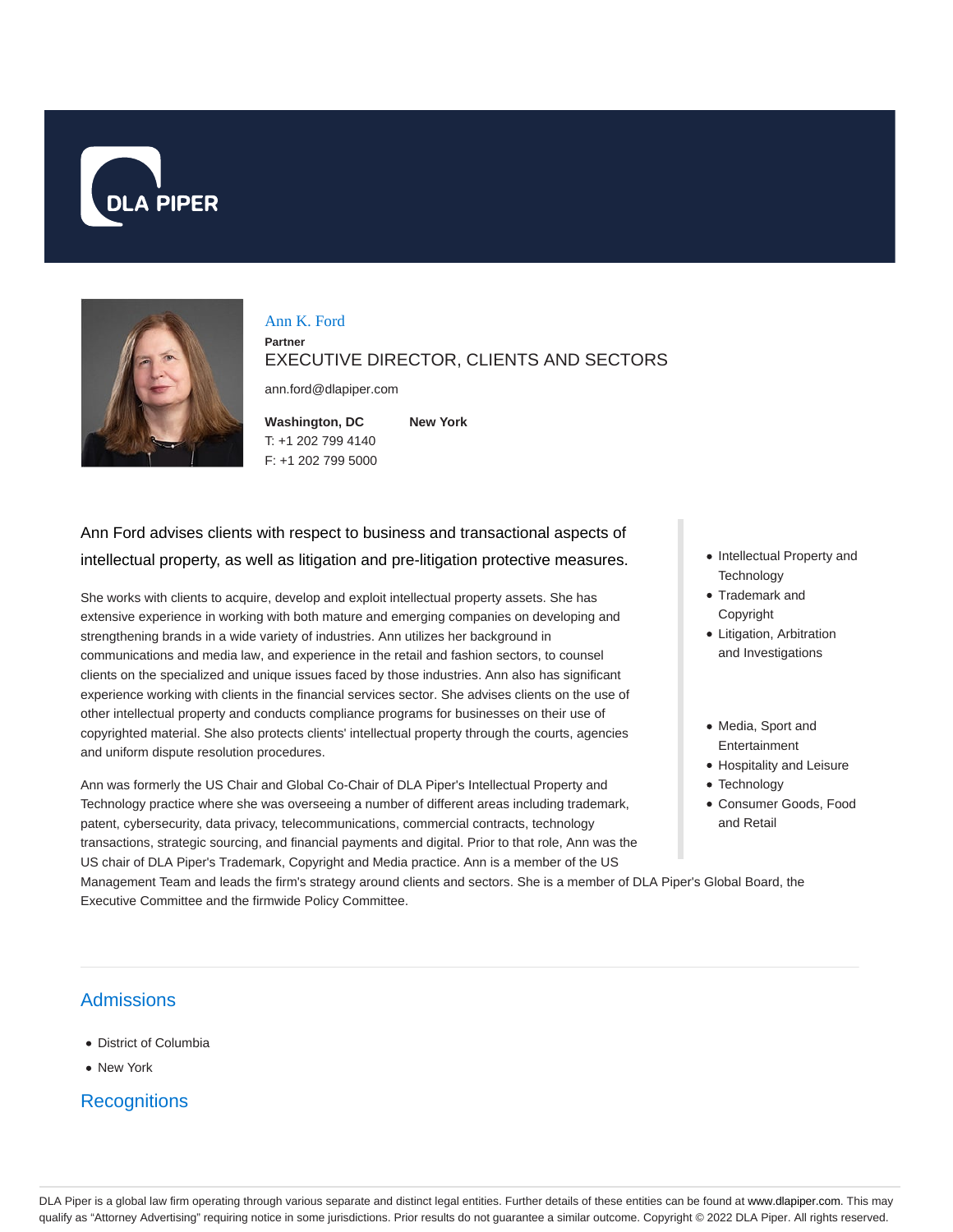- **Chambers Global** 
	- o Band 1, USA Intellectual Property: Trademark, Copyright & Trade Secrets (2022)
	- o Band 2, USA Intellectual Property: Trademark, Copyright & Trade Secrets (2014-2021)
	- Chambers comments, "Ann Ford is a respected trade mark attorney who frequently counsels clients on portfolio management and enforcement matters, with capabilities including global brand protection and portfolio expansion." Clients say, "Ann has a superb grasp of the law from a technical perspective and also understands the challenges we face and is very adept at providing practical advice through a commercial lens." "She has great IP. We bring her in for high-stakes matters."
	- o Band 3, USA Intellectual Property: Trademark, Copyright & Trade Secrets (2013)
- Chambers USA
	- Band 2, Nationwide Intellectual Property: Trademark, Copyright & Trade Secrets (2021-2022) Chambers comments, "Ann Ford is a respected trade mark attorney who frequently counsels clients on portfolio management and enforcement matters, with capabilities including global brand protection and portfolio expansion." Clients say, "Ann has a superb grasp of the law from a technical perspective and also understands the challenges we face and is very adept at providing practical
	- Band 1, Nationwide Intellectual Property: Trademark, Copyright & Trade Secrets (2012-2020)

advice through a commercial lens." "She has great IP. We bring her in for high-stakes matters."

- The Legal 500 United States
	- Leading Lawyer, Trademarks: Litigation (2021)

Clients say, "I would call out for special recognition Ann Ford, who despite her heavy responsibilities still gets on important calls to discuss strategy and next steps." "When you speak with Ann Ford, the vast array of her experience becomes evident, quickly. She fully understands the law, the potential issues at hand, how to resolve them, and most importantly, how to protect your brand. If I were starting a law firm, she is my first hire. I only surround myself with the best and brightest, and this team at DLA Piper, go a level beyond."

- Hall of Fame, Trademarks: Non-Contentious (including Prosecution, Portfolio Management, and Licensing) (2021-2022) Clients say, "Before choosing DLA Piper as our trademark law firm, I conducted a significant amount of research on not only the best firms but also the most talented attorneys. My research concluded that DLA Piper and Ann Ford were in fact the best."
- Recommended, Patent Litigation: Full Coverage (2021)
- Recommended, Patents: Litigation (International Trade Commission) (2021)
- Hall of Fame, Trademarks: Non-Contentious (including Prosecution, Portfolio Management, and Licensing) (2020)
- Recommended, Trademarks: Litigation (2018-2020)
- Leading Lawyer, Trademarks: Non-Contentious (including Prosecution, Portfolio Management, and Licensing) (2016-2019)
- Named a DC Trailblazer by the National Law Journal (2020)
- Commended in the WTR 1000: The World's Leading Trademark Professionals (2021)
- Selected as a Client Choice Award recipient for excellence in client service in Intellectual Property: Trademarks (2017)

In the global guide, she is described as "a rock star who provides excellent customer service and is one of the top trade mark lawyers in the US." Clients in the US quide state "Ann has a superb grasp of the law from a technical perspective and also understands the challenges we face and is very adept at providing practical advice through a commercial lens." Another client notes "She has great IP. We bring her in for high-stakes matters."

A client describes her as 'Ann Ford — there's a reason why every company that I have been with immediately transfers our trademark portfolio to her firm. She is outstanding, one of the absolute best in the business. Great business sense and way of navigating thorny trademark issues.' Another client states ' Ann Ford could be the best intellectual property attorney for trademarks. When you speak with her, the vast array of her experience becomes evident, quickly. She fully understands the law, the potential issues at hand, how to resolve them, and most importantly, how to protect your brand. If I were starting a law firm, she is my first hire.' A client notes " Having now worked with Ann and her team, they are bright, forward-thinking, and creative when dealing with trademark litigation, trademark protection, and related intellectual property. Collectively, I trust DLA Piper to help protect and grow our brands.'

Ann was selected as a Client Choice Award recipient for excellence in client service in Intellectual Property: Trademarks in 2017. She has also been listed in IP Stars-Top 250 Women in IP, An International Who's Who of Trademark Lawyers, Guide to the World's Leading Trade Mark Practitioners, Guide to the World's Leading Women in Business Law, Who's Who Legal: The International Who's Who of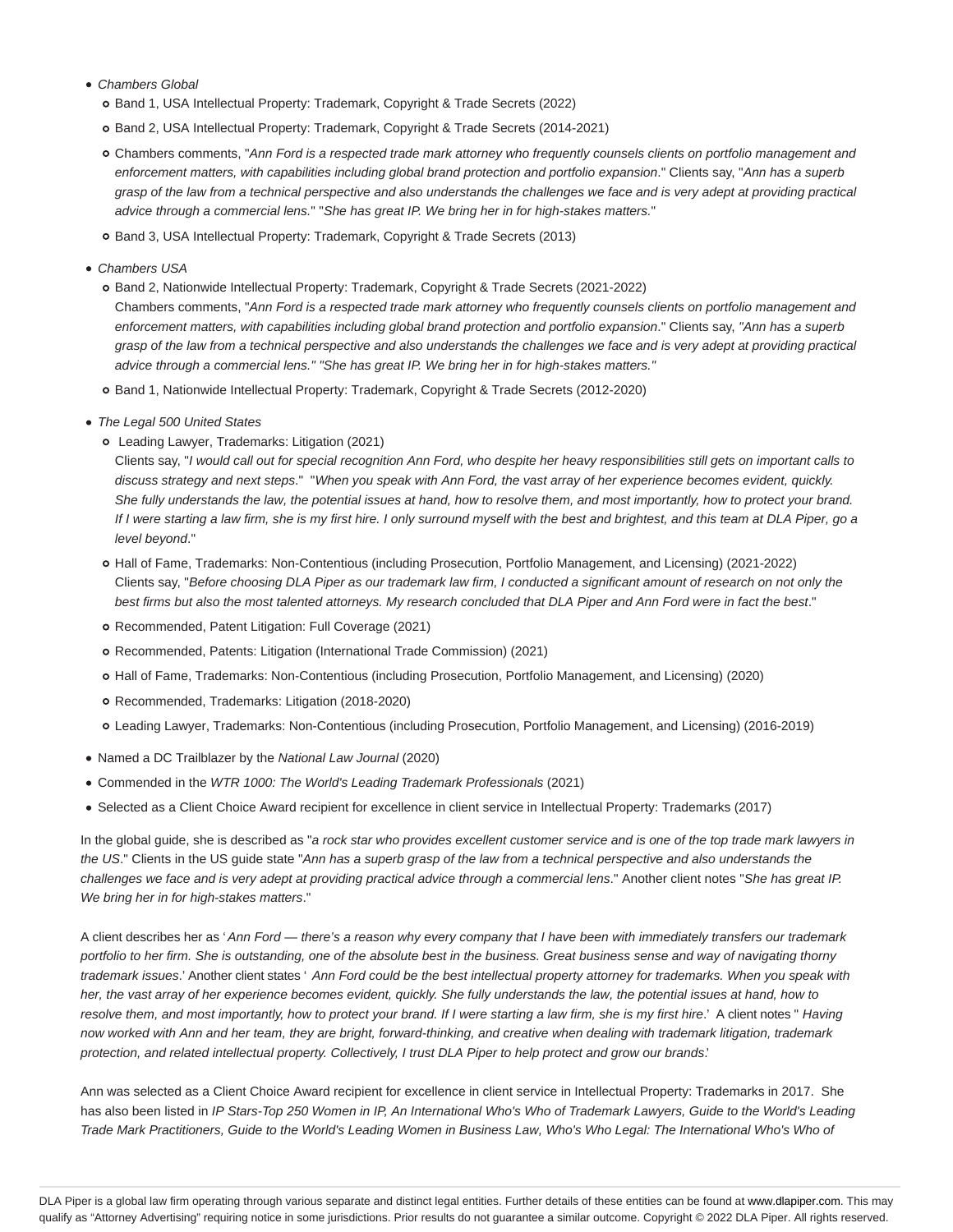#### Business Lawyers and The Legal Times.

## **Education**

- J.D., Duke University School of Law
- B.A., Georgetown University

## **Memberships**

- Member, International Trademark Association
- Board member and Chair of Nominating Committee, DC Women's Bar Association Foundation
- Former Member, Law360 IP Editorial Board
- Former Member, District of Columbia Bar Board of Governors
- Member and Chair, DC Bar Pro Bono Committee, 2009-2015

## INSIGHTS

# **Publications**

**Law à la Mode: Social Media Influencers & Effective Disclosures, IP and E-Commerce: Your basic checklist, Longchamp's Handbag Copyright Saga, IP Protection of Fashion Shows in Italy and more**

### 21 MAY 2018

#### Law à la Mode

The UK editorial team is delighted to bring you this special edition of Law à la Mode, produced by DLA Piper's Retail Sector group for distribution to clients and contacts of the firm worldwide and marking the 140th Annual Meeting of INTA in Seattle.

**Law à la Mode: Social Media Influencers & Effective Disclosures, IP and E-Commerce: Your basic checklist, Longchamp's Handbag Copyright Saga, IP Protection of Fashion Shows in Italy and more**

### 21 MAY 2018

Law à la Mode

The UK editorial team is delighted to bring you this special edition of Law à la Mode, produced by DLA Piper's Retail Sector group for distribution to clients and contacts of the firm worldwide and marking the 140th Annual Meeting of INTA in Seattle.

**Law à la Mode - INTA special edition: Dubai's d3; combating counterfeit goods online; our top 10 tips on IP protection for fashion items; and more**

4 MAY 2015 Law à la Mode

DLA Piper's Fashion, Retail and Design group is pleased to bring you this special edition of Law à la Mode, marking the 137th INTA Annual Meeting in San Diego.

**Law à la Mode: Falling foul of China's trademark system; Retailers need to prepare for the new EU Data Protection Regulation; and New developments in the framework of the copyright protection of handbags**

### 2 FEB 2015

DLA Piper is a global law firm operating through various separate and distinct legal entities. Further details of these entities can be found at www.dlapiper.com. This may qualify as "Attorney Advertising" requiring notice in some jurisdictions. Prior results do not guarantee a similar outcome. Copyright @ 2022 DLA Piper. All rights reserved.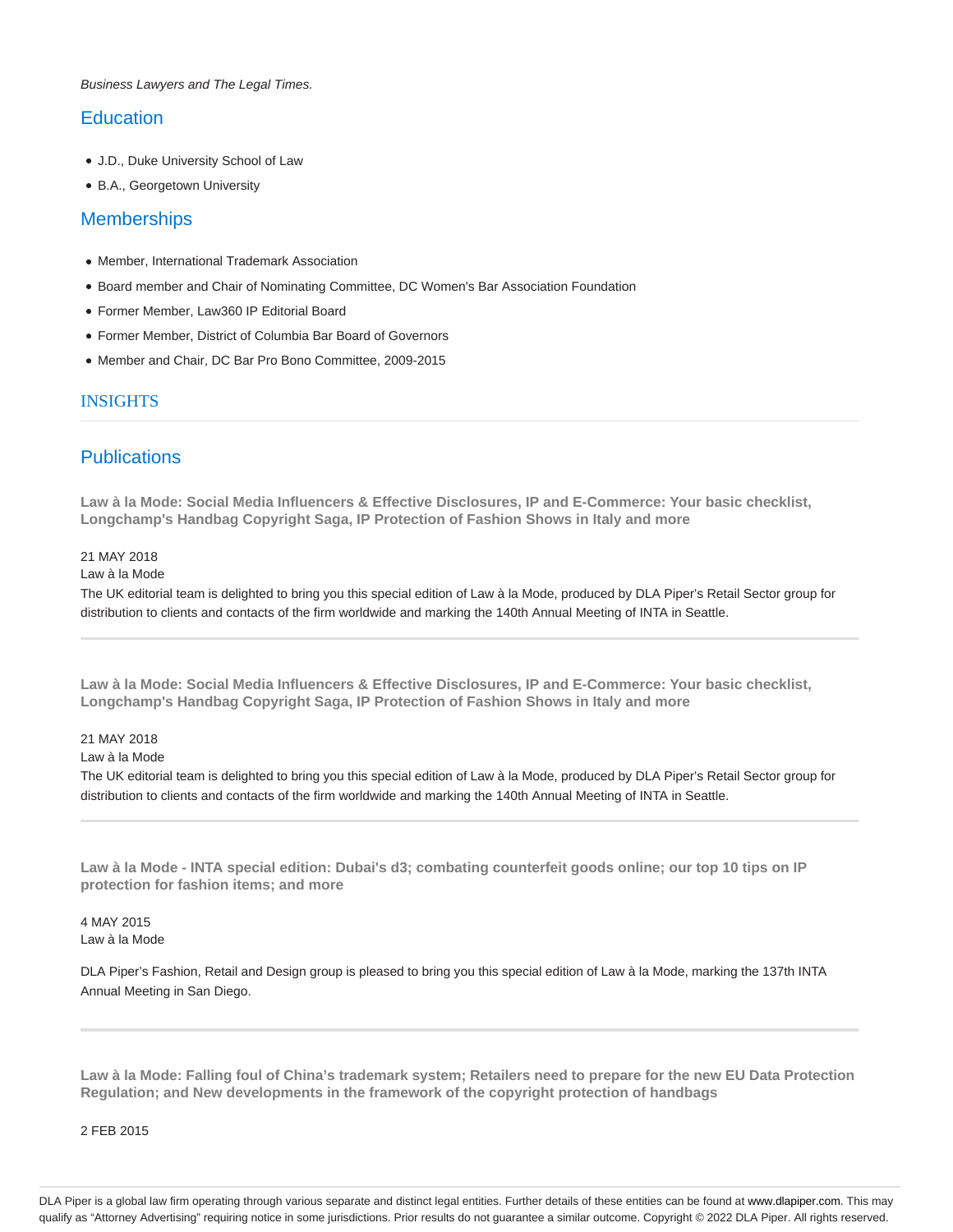#### Law à la Mode

A quarterly e-magazine from our Fashion, Retail and Design Group with the latest industry news, comment and legal updates. This edition has been edited by our Italian colleagues.

**Change is here: finding fraud at the TTAB**

11 Sep 2009

- "Reminder: In the age of social influence, fair use must be considered," Law à la Mode, May 2019
- . "The development of artificial intelligence in the fashion industry: An opportunity or a threat," Law à la Mode, November 2018
- "Social Media Influencers & Effective Disclosures, IP and E-Commerce: Your basic checklist, Longchamp's Handbag Copyright Saga, IP Protection of Fashion Shows in Italy and more," Law à la Mode, May 2018
- "Trademarks—International," The Intellectual Property Handbook: A Practical Guide for Franchise, Business, and IP Counsel (Second Edition), ABA Book Publishing, October 2016
- . "Working with Clients in the Fashion Industry: IP Tips and Trends," Inside the Minds: Navigating Fashion Law, Leading Lawyers on Exploring the Trends, Cases and Strategies of Fashion Law, Aspatore/Thomson Reuters, 2012

### **NEWS**

**The World's Leading Trademark Professionals recognizes 40 DLA Piper lawyers**

#### 2 March 2022

DLA Piper continues to be widely recognized by World Trademark Review 1000: The World's Leading Trademark Professionals, which has named 40 DLA Piper lawyers to its 2022 list of top trademark professionals. The list of DLA Piper trademark experts includes 9 lawyers in multiple key United States jurisdictions, reflecting the practice's deep bench and strategic national reach. These individuals are **Ryan Compton, Andrew Deutsch, Gina Durham, Tamar Duvdevani, Ann Ford, Michael Geller, David Kramer, Keith Medansky** and **Thomas Zutic**. In addition to individual accolades, DLA Piper is ranked as a top national trademark firm with additional nods for the firm's Illinois and Washington, DC departments.

**DLA Piper LLP (US) announces new firm and practice leadership positions**

8 March 2021 DLA Piper LLP (US) is pleased to announce a number of firm and practice leadership changes.

**36 DLA Piper lawyers in 11 countries ranked among The World's Leading Trademark Professionals**

#### 24 February 2021

World Trademark Review 1000: The World's Leading Trademark Professionals has named 36 DLA Piper lawyers from 11 countries to its 2021 list of top trademark professionals.

**DLA Piper launches Sustainability and Environmental, Social and Governance (ESG) portal to help clients thrive in a sustainable future**

DLA Piper is a global law firm operating through various separate and distinct legal entities. Further details of these entities can be found at www.dlapiper.com. This may qualify as "Attorney Advertising" requiring notice in some jurisdictions. Prior results do not guarantee a similar outcome. Copyright @ 2022 DLA Piper. All rights reserved.